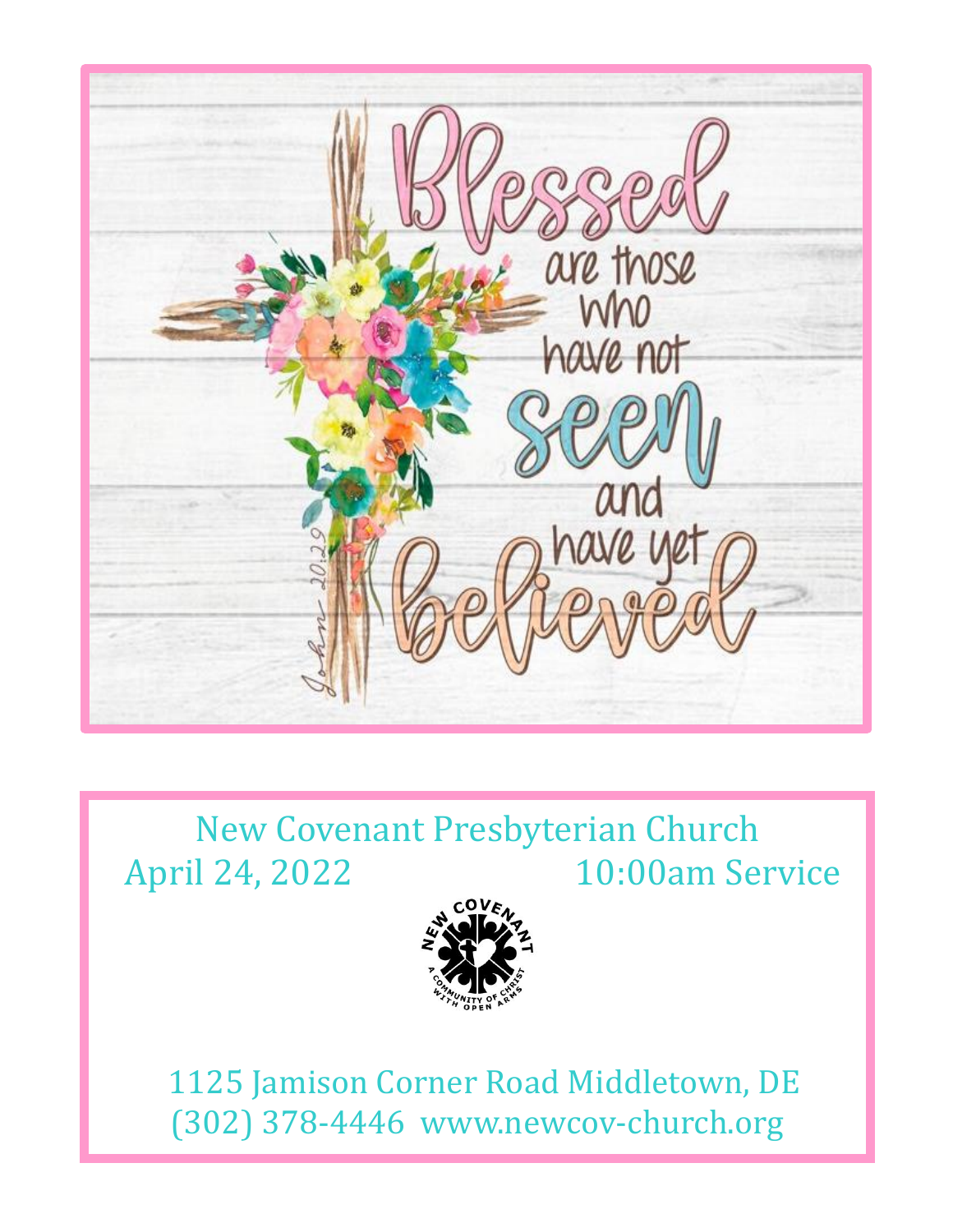# The Worship of God April 24, 2022 Second Sunday of Easter

#### **Welcome and Announcements** *Lay Leader: Nancy Carol Willis*

#### **Sharing Our Vision**

#### **Preparing Ourselves for Worship During the Musical Prelude …**



*When Jesus appeared to the disciples after his resurrection, it doesn't surprise us that Thomas, who was absent, was reluctant to believe they had seen the Risen Lord. Because Thomas was reluctant to accept the disciples' testimony that they had seen the Lord, Thomas has become known to us as "the doubter" – although the scriptures never address him that way. When Jesus first appeared to the disciples, they didn't recognize him until they had seen the wounds on his body. When they claimed they had seen Jesus alive, Thomas wanted proof. The next week, Jesus appeared to Thomas, and, again, it was seeing the wounds that convinced Thomas that it truly was the Risen Christ. In other words, Thomas is just like the rest of the disciples for, until the disciples had seen Jesus' wounds, no one recognized him. So, there's no* 

*need to make an example out of Thomas; he's just like the rest of the disciples – no better – no worse.*

*At various times through life, we catch ourselves saying "If only God would give me a sign..." This is most frequently heard on the lips of those who have endured a crisis of*  faith that shook their confidence in God, just like Thomas. What things cause us to *doubt? Why do we feel that our faith is being challenged? It's a persistent question asked by many.*

*Doubt can be uncomfortable, because it may leave one with a sense of being unanchored and fearful of the reactions of other people. Those who don't share our doubts can be disapproving. In matters of faith, the early Christian patriarch, John Chrysostom, warned of two dangers: a willingness to believe anything, and a demand for absolute certainty. It is important for us to find a balance between the two.*

## Preparing to Meet God

**Call to Worship** *Lay Leader: Nancy Carol W.*

- L: I welcome you in the name of the One who WAS, and IS, and ever SHALL BE!
- *P: Grace be to you and grace to the world, from the One who came to deliver us all.*
- L: Let us come and worship the One who deserves all of our praise.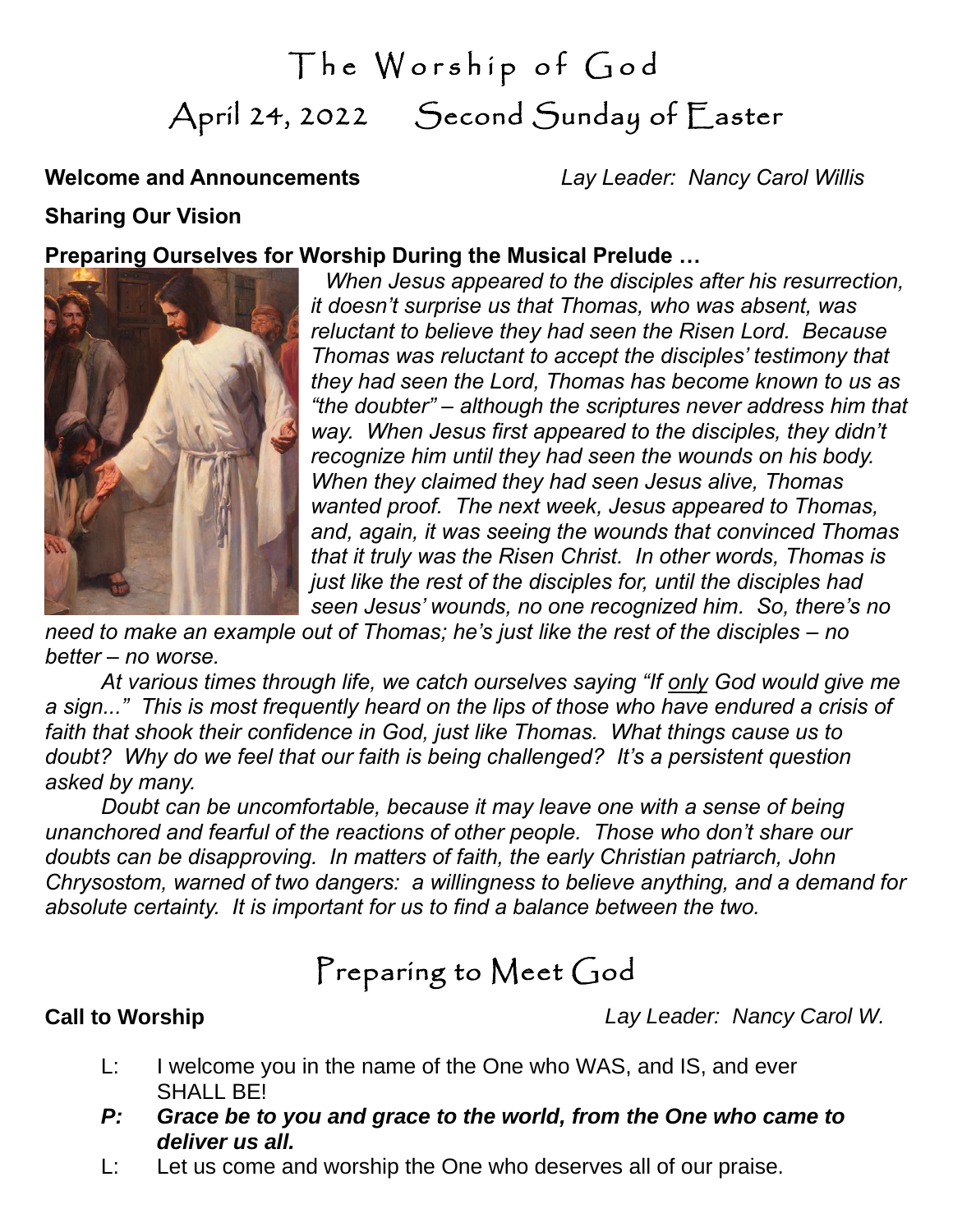- *P: We come to proclaim our faith in Christ!*
- L: We come to learn how to live out the faith to which we are called,
- *P: That believing, we might have abundant life in him.*
- *A: Come, let us worship Jesus Christ our Lord!*

**Hymn # 115** *Come Ye Faithful, Raise the Strain*

*1-Come, ye faithful, raise the strain of triumphant gladness; God hath brought forth Israel into joy from sadness; Loosed from Pharaoh's bitter yoke Jacob's sons and daughters; Led them, with unmoistened foot, through the Red Sea waters.*

*2-'Tis the spring of souls today; Christ hath burst his prison, And from three days' sleep in death as a sun hath risen. Now rejoice, Jerusalem, and with true affection Welcome in unwearied strains Jesus' resurrection!*

### **Prayer of Confession**

*O God, you are the Alpha and the Omega – the beginning and the end. We come today in awe of you, and the sacrifice you made for us. We confess that we are reluctant to be counted among those responsible for the crucifixion of the One you sent to be our Savior. Forgive the pride that prevents our honest confession of sin, as well as the doubts within us that cause us to question you. We DO believe that Jesus is your Son, and we truly desire to follow him. Help us to do so with an unwavering faith that does not need to SEE in order to BELIEVE. And now, holy God, we turn to you in silent prayer to share our concerns and to seek your forgiveness…………………………………………….……….………………………….Amen.*

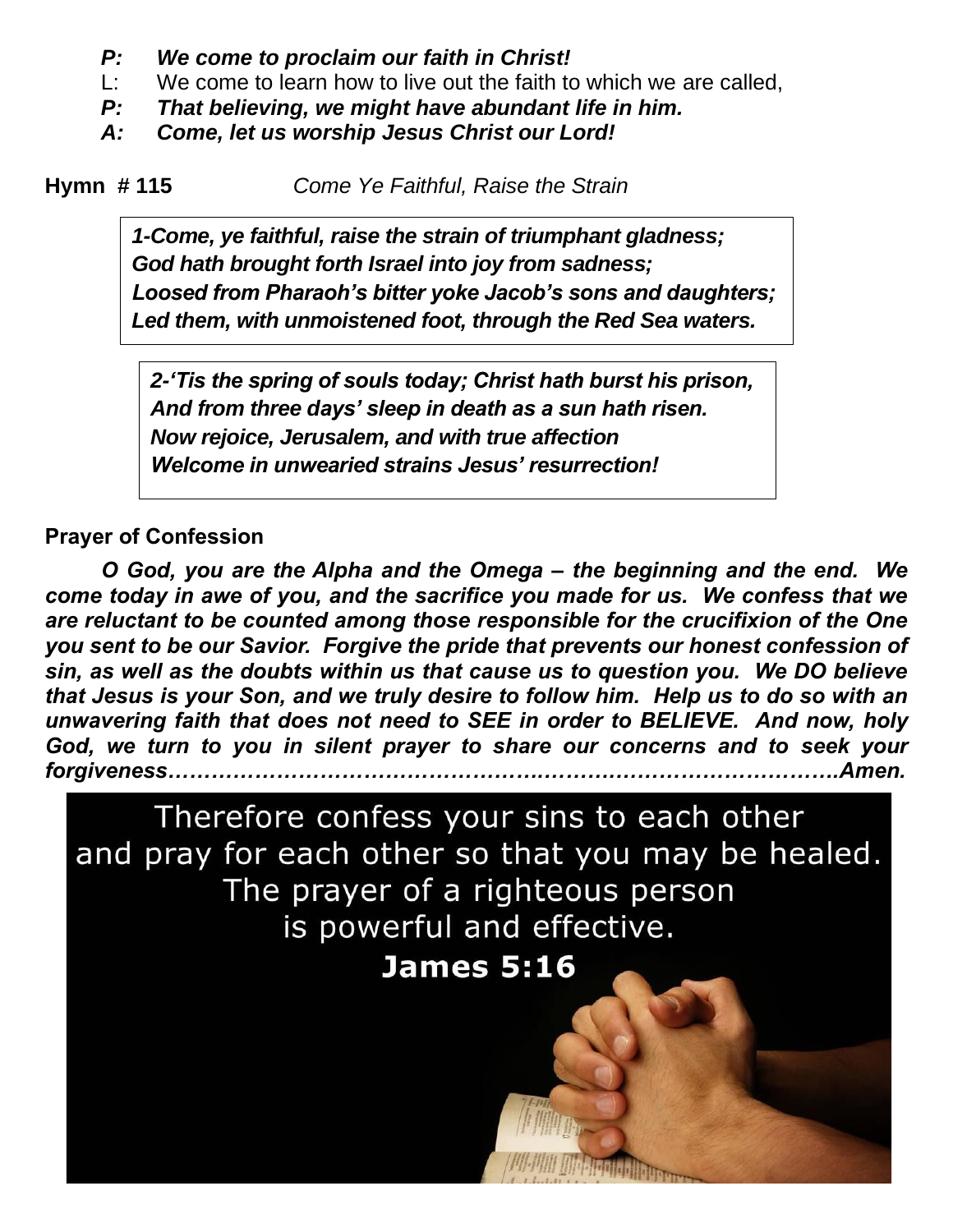#### **Assurance of Pardon**

- L: Hear the Good News: Jesus is alive, and he has vanquished death!
- *P: Jesus is the first and the last – the living One. He is forgiving and he says, "Do not be afraid."*
- L: Friends, believe the Good News of the Gospel –
- **P:** *In Jesus Christ, we are forgiven!*

### Meeting God in the Word

### **Children's Message/Prayer for Illumination**

**First Lesson** *I John 1: 1 -2: 2 The Light of God Lay Leader: Nancy Carol W.* 



*We declare to you what was from the beginning, what we have heard, what we have seen with our eyes, what we have looked at and touched with our hands, concerning the word of life - this life was revealed, and we have seen it and testify to it, and declare to you the eternal life that was with the Father and was revealed to us - we declare to you what we have seen and heard so that you also may have fellowship with us; and truly our fellowship is with the Father and with his Son Jesus* 

*Christ. We are writing these things so that our joy may be complete.*

*This is the message we have heard from him and proclaim to you, that God is light and in him there is no darkness at all. If we say that we have fellowship with him while we are walking in darkness, we lie and do not do what is true; but if we walk in the light as he himself is in the light, we have fellowship with one another, and the blood of Jesus his Son cleanses us from all sin. If we say that we have no sin, we deceive ourselves, and the truth is not in us. If we confess our sins, he who is faithful and just will forgive us our sins and cleanse us from all unrighteousness. If we say that we have not sinned, we make him a liar, and his word is not in us.*

*My little children, I am writing these things to you so that you may not sin. But if anyone does sin, we have an advocate with the Father, Jesus Christ the righteous; and he is the atoning sacrifice for our sins, and not for ours only but also for the sins of the whole world.*

L: This is the Word of the Lord. *P: Thanks be to God.*

#### **Special Music**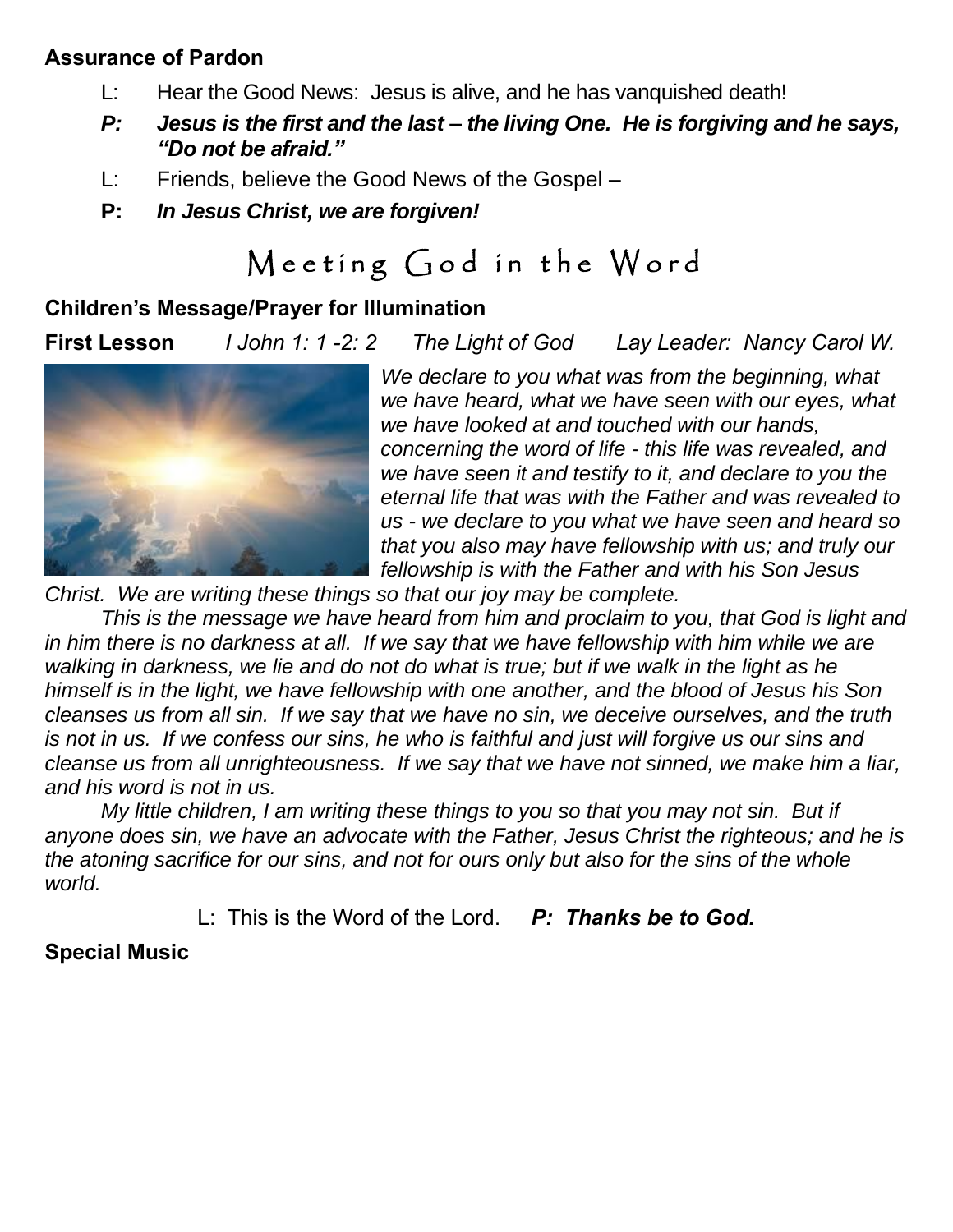**Second Lesson** *John 20: 19-31 Jesus Appears to His Disciples Carol*



*When it was evening on that day, the first day of the week, and the doors of the house where the disciples had met were locked in fear of the Jews, Jesus came and stood among them and said, 'Peace be with you.' After he said this, he showed them his hands and his side. Then the disciples rejoiced when they saw the Lord. Jesus said to them again, 'Peace be with you. As the Father has sent me, so I send you.' When he had said this, he breathed on them* 

*and said to them, 'Receive the Holy Spirit. If you forgive the sins of any, they are forgiven them; if you retain the sins of any, they are retained.'*

*But Thomas (who was called the Twin), one of the twelve, was not with them when Jesus came. So the other disciples told him, 'We have seen the Lord.' But he said to them, 'Unless I see the mark of the nails in his hands and put my finger in the mark of the nails and my hand in his side, I will not believe.'*

*A week later his disciples were again in the house, and Thomas was with them. Although the doors were shut, Jesus came and stood among them and said, 'Peace be with you.' Then he said to Thomas, 'Put your finger here and see my hands. Reach out your hand and put it in my side. Do not doubt but believe.' Thomas answered him, 'My Lord and my God!' Jesus said to him, 'Have you believed because you have seen me? Blessed are those who have not seen and yet have come to believe.'*

*Now Jesus did many other signs in the presence of his disciples, which are not written in this book. But these are written so that you may come to believe that Jesus is the Messiah, the Son of God, and that through believing you may have life in his name.*

L: This is the Word of the Lord. *P: Thanks be to God.*

**Sermon** *What Do You Require in Order to Believe?*

### Responding to the Word

**Hymn # 255 G2G** *O Sons and Daughters, Let Us Sing!*

| 1-O sons and daughters, let us sing     | 2-That night the apostles met in fear; |
|-----------------------------------------|----------------------------------------|
| With heavenly hosts to Christ our King; | Among them came their Lord most dear,  |
| Today the grave has lost its sting!     | And said, "My peace be with you here." |
| <b>Alleluia! Alleluia!</b>              | <b>Alleluia! Alleluia!</b>             |
| 3-When Thomas first the tidings heard,  | 4-"My pierced side, O Thomas, see;     |
| How they had seen the risen Lord,       | And look upon my hands, my feet;       |
| He doubted the disciples' word.         | Not faithless but believing be."       |
| <b>Alleluia! Alleluia!</b>              | <b>Alleluia! Alleluia!</b>             |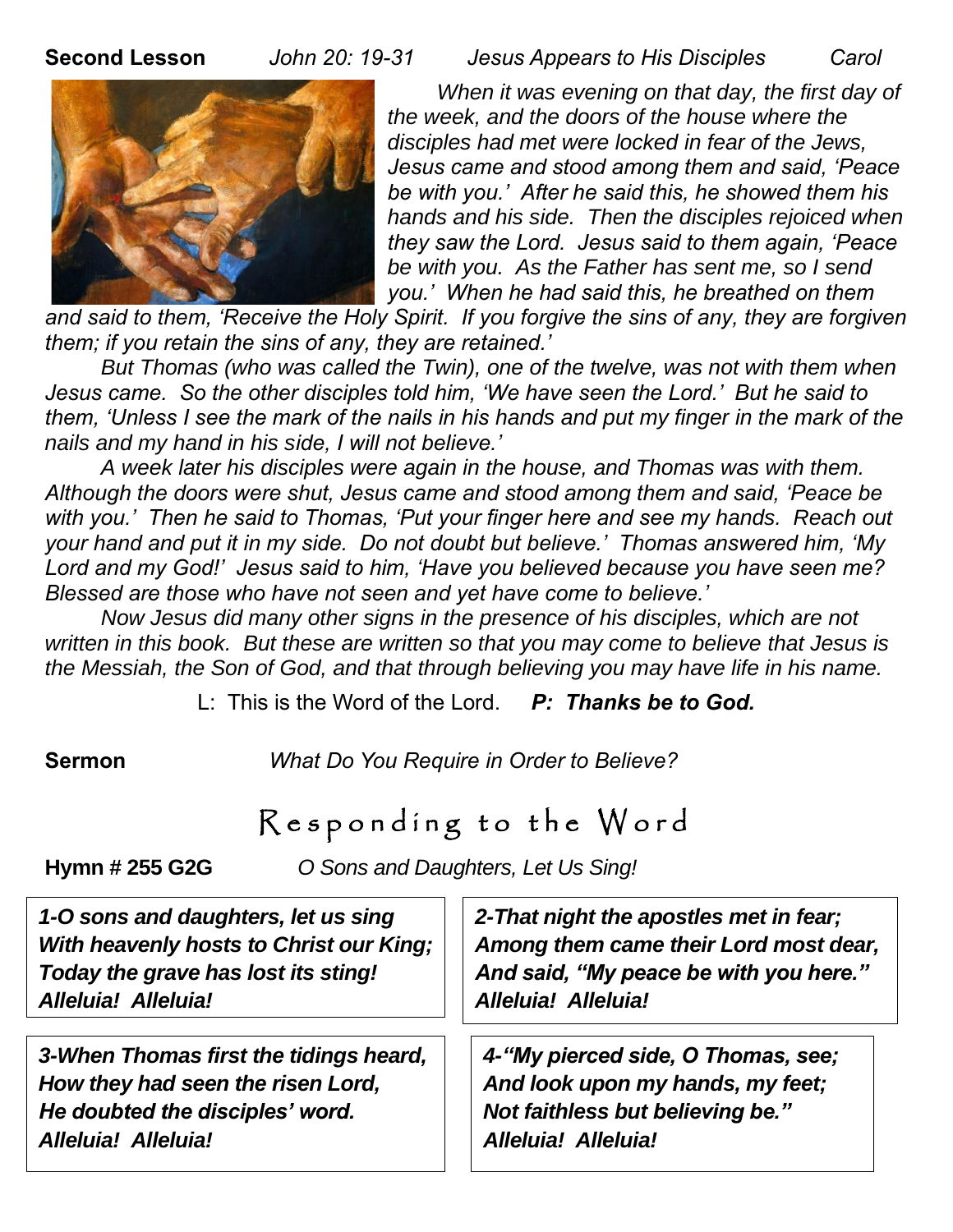*5-No longer Thomas then denied; He saw the feet, the hands, the side; "You are my Lord and God!" he cried. Alleluia! Alleluia!*

*6-How blest are they who have not seen, And yet whose faith has constant been, For they eternal life shall win. Alleluia! Alleluia!*

#### **Litany of Faith**

- L: Are you disciples of the One called Christ?
- *P: Our hands have touched the holes in his palms, and our eyes have seen the wound in his side. We have known suffering as he did, and we have received his peace. Yes, we are disciples of the One called Christ.*
- L: How do you know you are the disciples of Jesus?
- *P: His life was revealed, and we have seen it, giving us the faith to know why he came, and how we are called to continue his legacy.*
- L: Jesus came to show you how to have the eternal life God has wanted for you, from the beginning of time.
- *P: Having fellowship with God and with our brothers and sisters in faith, is what God wants for us.*
- L: The message we are to proclaim is that God is Light.
- *P: And, in God, there is no darkness.*
- L: When we walk in darkness, we deceive ourselves, and the truth is not within us.
- *P: But when we walk in the light, Jesus' blood cleanses us from all unrighteousness.*
- L: God does not want us to walk in darkness and sin. That is why God sent us an Advocate in Jesus,
- *P: For he is the atoning sacrifice for our sins, and for the sins of the whole world.*
- L: Friends, are you disciples of the One called Jesus the Christ?
- *P: We believe that he is the Son of God, and we choose to follow him and worship him, with all that we have and are!*

#### **Prayers of the People and the Lord's Prayer**

Cares Chorus: *I cast all my cares upon you. I lay all of my burdens down at your feet. And anytime, I don't know what to do, I cast all my cares upon you.*

#### **The Call to Celebrate Our Gifts**

*+Prayer of Dedication: Holy God, we come before you today with our offerings. We realize how great the needs of the world and the church are, and this offering may seem meager, but we give it with our love and devotion for you and your mission for us. Use it and us as you see fit. In the name of your risen Son we pray. Amen.*